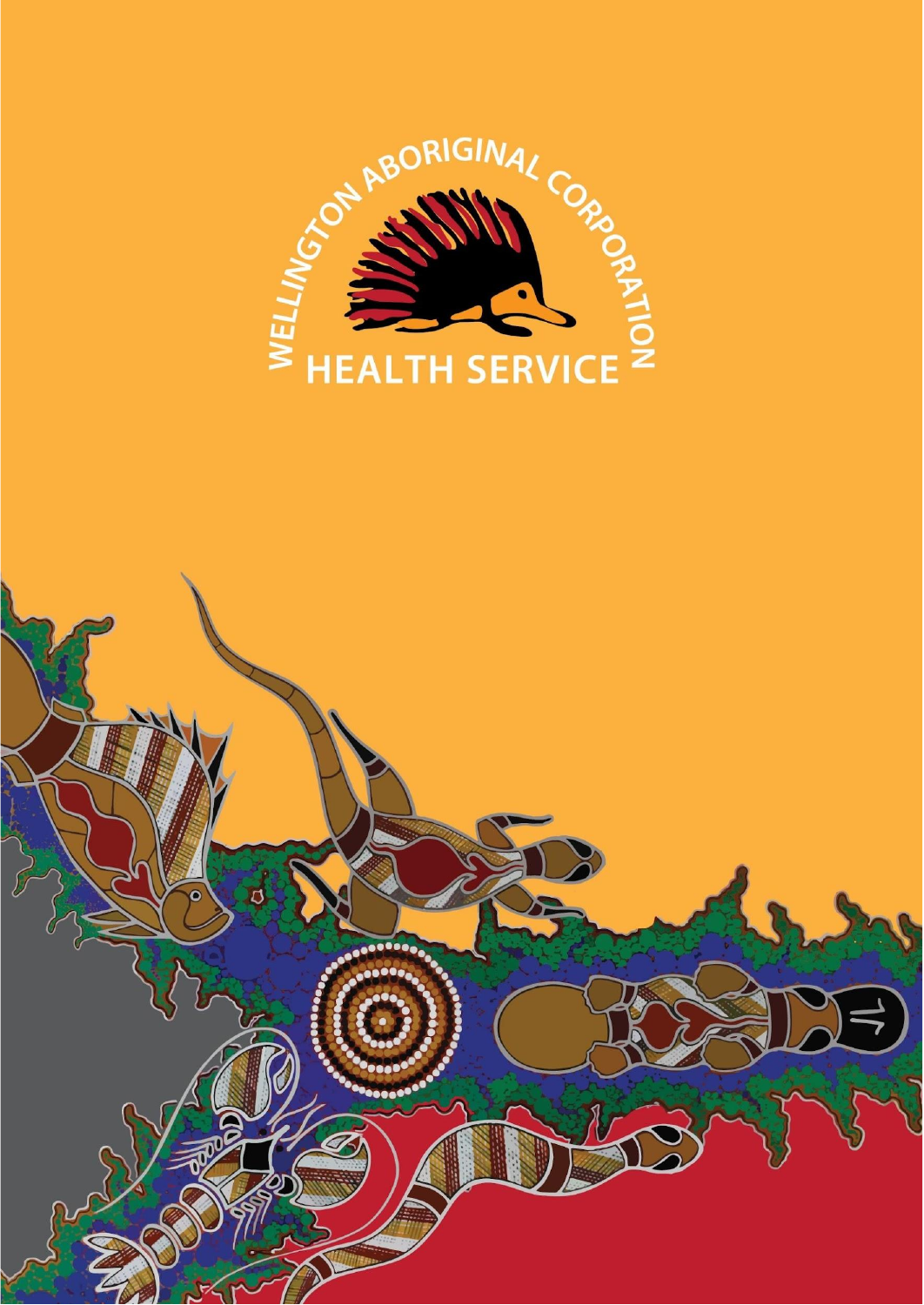#### **General Practitioner**

Wellington Aboriginal Corporation Health Service

Palmerston Road, Mount Druitt

## **POSITION DESCRIPTION**

## **This position reports to:** Clinic Team Leader

This position is part of the Mt Druitt Clinic

#### **Mandatory compliance requirements of the position:**

- 1. Drivers Licence
- 2. National Criminal Record Check
- 3. Working With Children Check

4. Immunisation Record; Including evidence of Health Worker Vaccinations (DTP, Hep B, MMR, Varicella, Annual Influenza)

#### **Qualifications & experience:**

#### **Essential Criteria**

• The general practitioner is required to be appropriately trained and experienced in the discipline of general practice, and assessed as competent for the position in rural New South Wales.

• The general practitioner must abide by all legislative acts governing medical practice in New South Wales.

• Previous experience in providing health services to Aboriginal communities and a thorough working knowledge of health issues impacting on Aboriginal & Torres Strait Islander people.

• Previous experience working within a structured policy environment and the ability to implement and monitor staff compliance.

- Demonstrate a good standard of interpersonal and communication skills.
- Demonstrated ability to establish effective internal and external workplace relationships.
- Well developed organizational and time management skills
- Demonstrated ability to work individually and as part of a team

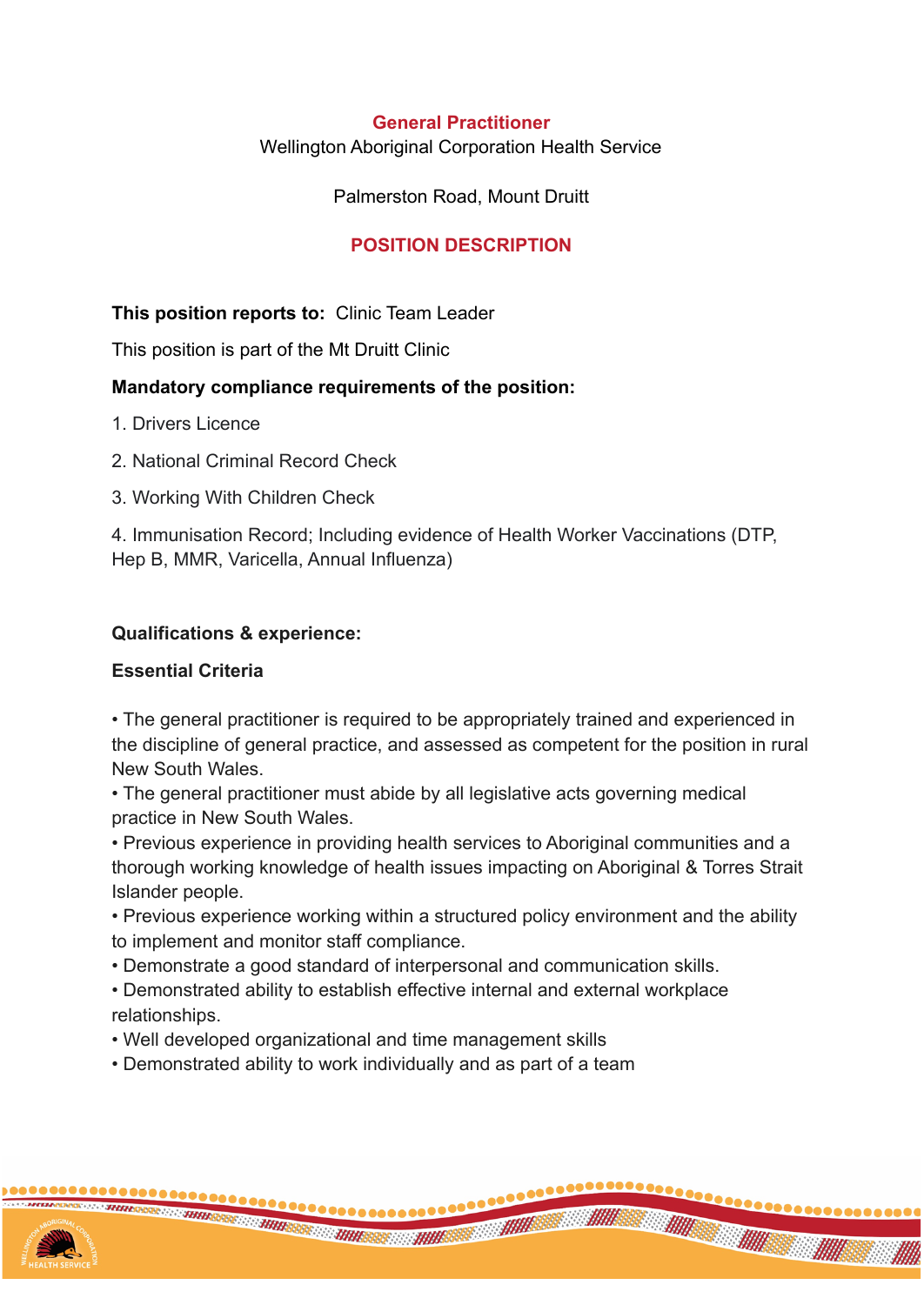• Demonstrated awareness of and sensitivity to Aboriginal culture and history, and current issues affecting lives of Aboriginal people

• Willingness to undertake professional training

# **Desirable Criteria**

• Aboriginality

• Preferable but not essential is Vocational Recognition through Fellowship with either the Royal Australian College of General Practitioners (RACGP) or the Australian College of Rural and Remote Medicine (ACRRM), or a recognised equivalent

# **Key Duties**

• Provide clinical services to advance the health of Wellington Aboriginal Corporation Health Service including specific services of general medical practice, emergency care and community health

• Contribute to the planning, delivery and evaluation of the primary health programs and services delivered by Wellington Aboriginal Corporation Health Service

• Contribute to the development of clinical policies and best practice services delivery in primary health care

• Actively implement the suit of EPC Items including Aboriginal Health Checks as part of routine planned care

• Provide client care in accordance with the ethics and standards of the medical profession

• Ensure that concise comprehensive, and accurate client records are maintained in a timely manner

• Maintain appropriate records that provide the service with timely and accurate reports

• Undertake professional development activities to ensure the continued delivery of best practice clinical care

• Participate in medical research and quality assurance programs to ensure safe and effective health care

• Gather and record statistical data relevant to measuring performance against agreed indicators and participate in review and evaluation activities

• Participate in meetings, supervision and performance reviews in accordance with organizational requirements

 $\bullet\bullet\bullet\bullet\bullet\bullet\bullet$ 

**THE CONTRACTOR** 

• Participate in organizational and community activities to advance the health of Aboriginal people